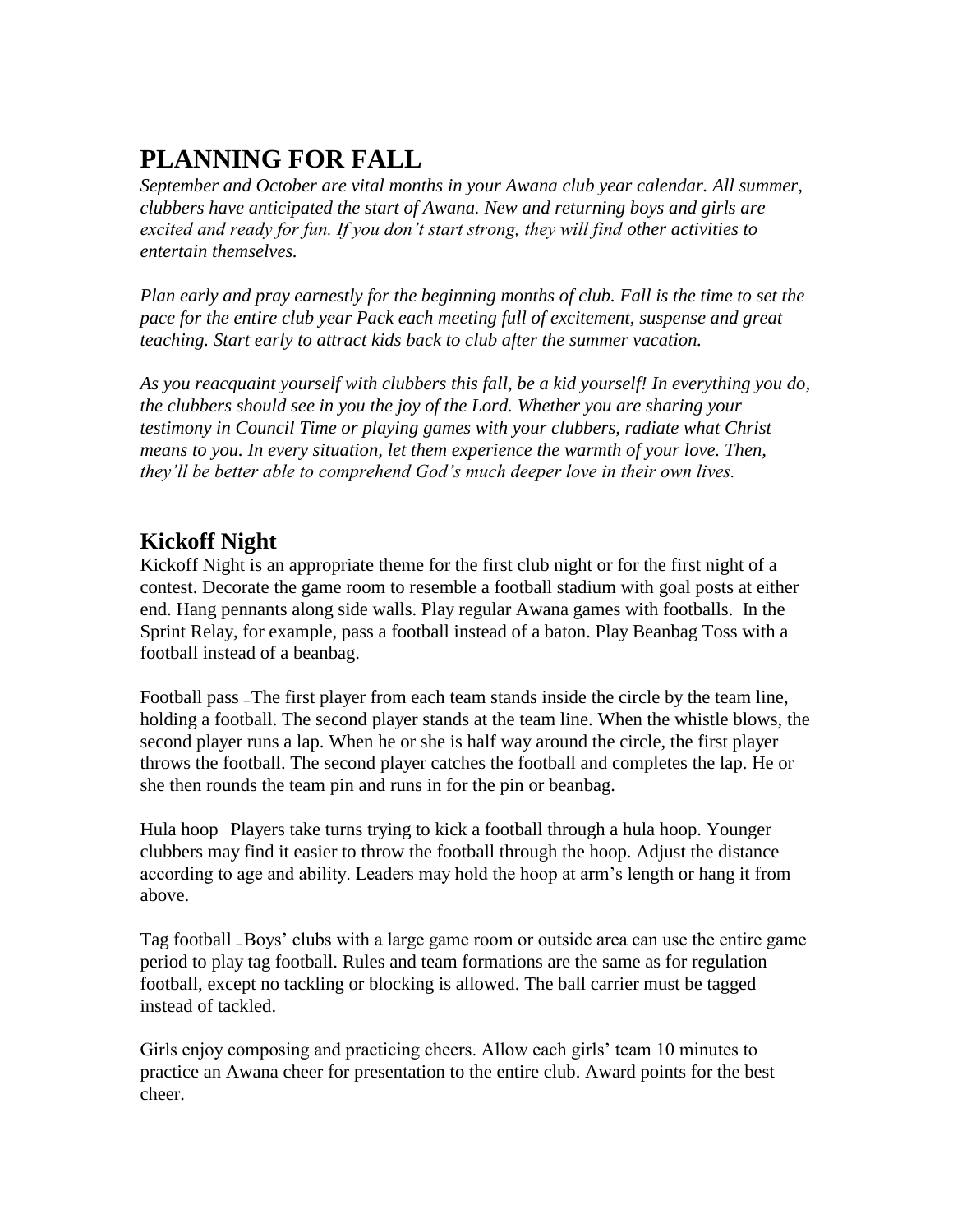Invite a well-known, respected Christian athlete to share his or her testimony. A Christian high schooler or college-age person who excels in sports is also well received by this age group.

### **Fall Roundup**

Plan this theme night for one of your first club meetings in the fall. Announcements in a church bulletin or an Awana newsletter can advertise: "All Awana wranglers due at the ranch house on Tuesday night at 6:30 for kneeslappin' fun. Don't come alone. Bring a partner to enjoy the good time with you!"

Cut paper strips out of brown wrapping paper and tape them to the walls in the shape of a fence. Add murals with pictures of mountains and cacti. Use your imagination to create a fall roundup atmosphere!

Serve refreshments either at the beginning or end of club. Clubbers line up at the chuck wagon (church kitchen entrance decorated as back of a wagon) for food. The menu can feature barbecued beef sandwiches or hot dogs, potato chips, baked beans, soft drinks and dessert.

Instead of blowing a whistle to start each game, shoot a starting gun. Horseback race – Clubbers straddle brooms and ride horseback for one lap.

Horse race – One clubber is the horse with a short rope around his or her waist; a second clubber runs behind and holds the reins (both ends of the rope). Together they run one or more laps around the circle and in for the pin.

Stagecoach race — Use dollies as stagecoaches. One player sits on a dolly holding his or her arms (or a short rope) out in front as reins. A second clubber holds the reins, runs backwards and pulls the first player around the circle.

Look in *The Best* Awana *Games Ever!* book for more ideas.

Gold nugget hunt — End your Game Time with this event. In advance, spray paint small stones or pebbles gold. Also spray paint several stones black. Hide the stones throughout the game room or other area. Before the hunt begins, explain that the black stones are much more valuable than the gold ones. When the whistle blows, the hunt begins. Continue for 10 minutes or so. Five team points are awarded for each gold nugget, 20 points for each black nugget.

#### **Columbus** Day

Schedule this theme night just before Columbus Day on October 12.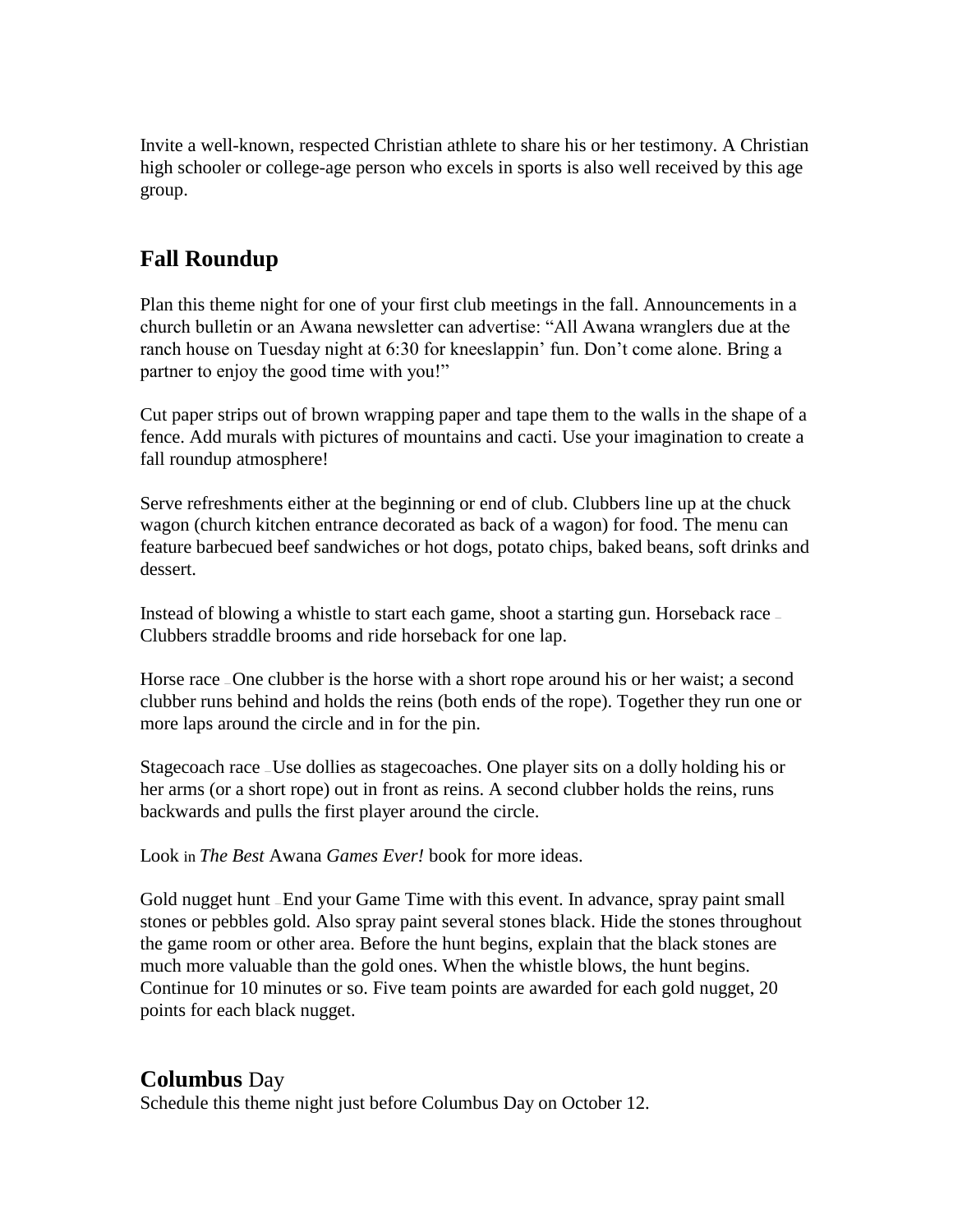Display a poster in the club room with three ships representing Columbus' vessels, Nina, Pinta and Santa Maria. On the lead ship, write the theme; on the second ship, write the date and time; on the third ship, write important club features or details. Decorate the clubroom with a nautical theme. These might include a mural of Columbus' ships, old maps and scenes of the new world, pictures of Columbus, globes or models of ships.

Overtaking Columbus — Clubbers wear sailor hats while running laps around the circle. If a hat falls off, the clubber must retrieve and replace it on his or her head before continuing. The game is run as a relay, using hats instead of batons.

Outfitting the ship — Before the meeting begins, hide the following objects either toy miniatures or pictures) around the clubroom. Use duplicates of as many items as possible. When the whistle blows, team members begin to search. The team finding the most items in the given time earns points. Items can include: binoculars, a portrait of Queen Isabella, a picture of Columbus, bottles of water, empty paint cans, world maps, paring knives, compasses, lanterns, containers of salt, rope, candles, flags, sword, anchors, chains, cans of corned beef and lemons.

For the Council Time message, expand on the following thoughts: What did Columbus need for his journey? He needed equipment, ships, money to pay his crew, food and clothing. He couldn't pay for all this by himself. After much persuasion, Columbus convinced Queen Isabella of Spain to finance his voyage. Ask: "What kind of needs do we have?" (Allow time for the clubbers to respond.)

When we have needs, we must remember that Christians can go to God. God will supply all our needs! (Ask a clubber to read Philippians 4:19.) Explain to clubbers that sometimes there is a difference between our needs and our wants (or desires).

#### **Pumpkin** Patch **Party**

Plan this theme night for one of the last two club nights in October. Advertise with pumpkin posters, announcing the date and time of the club meeting. Provide a small pumpkin for each clubber or a large pumpkin for each team. Before club begins, set out a supply of felt-tipped markers, toothpicks, raisins, small carrots, buttons, felt scraps, glue, yarn and other miscellaneous items for pumpkin decorations. Clubbers can decorate their pumpkins when they arrive at club. Give points to the team with the most creative design.

Place a small pumpkin on top of the center beanbag. Players grab the pumpkin for firstplace points instead of the center pin.

Pumpkin pickin' — Blindfold one player from each team. When the whistle blows, the blindfolded players crawl into the circle searching for a candy-filled pumpkin. The first